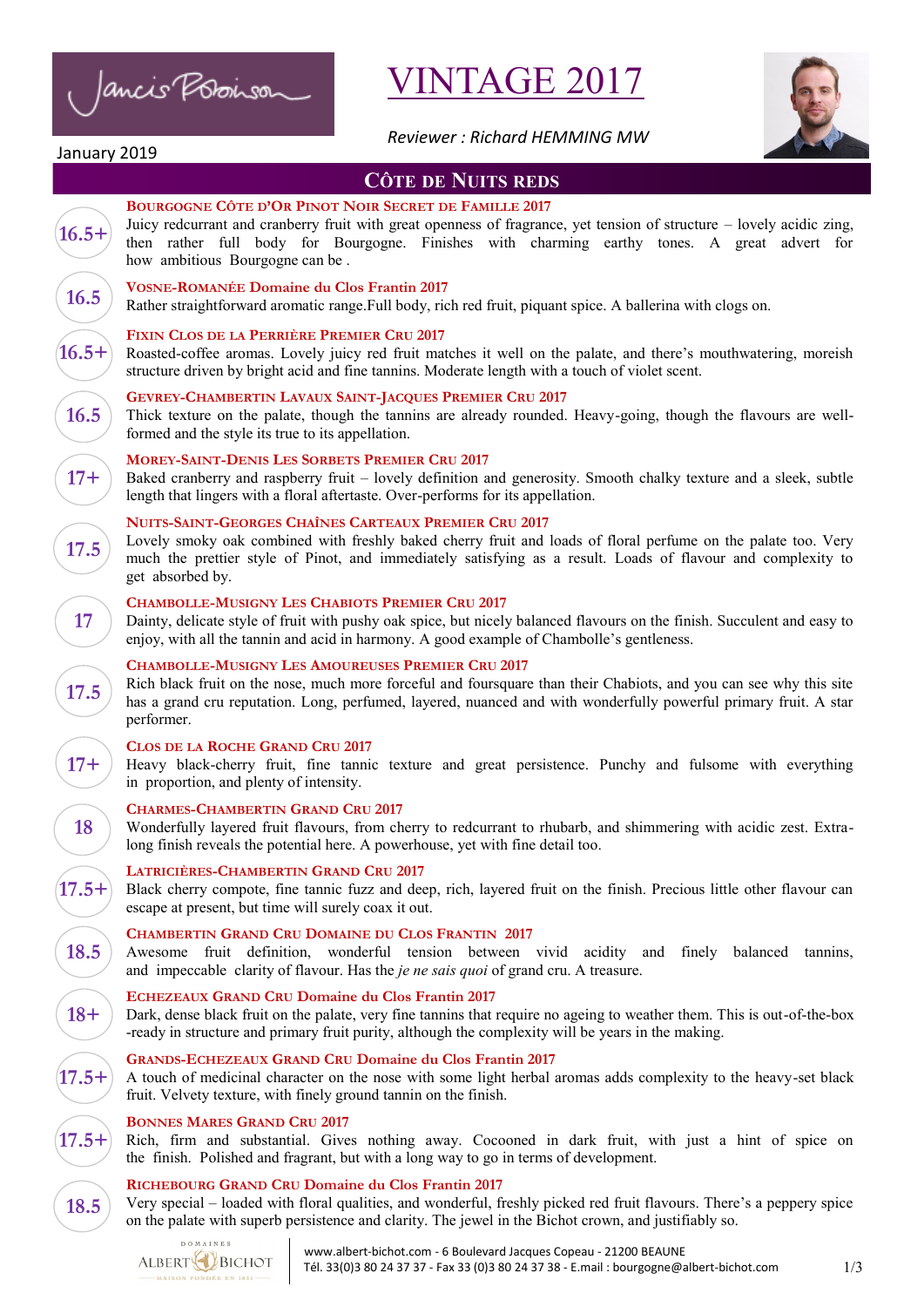Ancis Poboisor

January 2019

**INTAGE 2017** 

*Reviewer : Richard HEMMING MW*



## **BEAUJOLAIS, CÔTE CHALONAISE AND CÔTE DE BEAUNE REDS**



**16.5++**

#### **MOULIN-À-VENT Domaine de Rochegrès 2017**

Gamay loud and clear, resonant with crunchy black fruit and a touch of floral scent. Great equilibrium between high acid and pure fruit on the palate, with fine-grained tannins giving respectable background texture.

#### **MERCUREY CHAMPS-MARTIN PREMIER CRU Domaine Adélie 2017**

Cherry candy, attractive stemmy herbaceous note on the palate and deliciously bitter juniper notes on the finish. There's an afterthought of oak on the finish, adding sweet vanilla elements. Very soft tannins, well suited to early consumption.

#### **POMMARD CLOS DES URSULINES [Domaine du Pavillon](https://www.jancisrobinson.com/tastings/view/627735) 2017**

Clove spice is the first note, then robust cherry and raspberry fruit. Dry, fine tannic weight on the palate gives the requisite Pommard power.

#### **POMMARD PREMIER CRU LES RUGIENS [Domaine du Pavillon 2](https://www.jancisrobinson.com/tastings/view/627736)017**

Compact, understated nose with dense black fruit and a touch of sous-bois on the finish. Very much the hard end of the Pinot spectrum, with high acid and firm tannin making this less approachable than most 2017s at this early stage. Feels like there's quite a lot of warmth to finish.

#### **CORTON CLOS DES MARÉCHAUDES GRAND CRU Domaine du Pavillon 2017**

Dark, compressed fruit on the palate. Highly strung – everything is in balance, but still in pupal form.

### **COTE CHALONNAISE AND COTE D'OR WHITES**

| <b>16.5</b> | <b>MERCUREY LES CHAMPS MICHAUX Domaine Adélie 2017</b><br>Baked apple with a creamy dairy character giving substance and complexity. Impressive length for an overlooked<br>appellation, and has much of the flintiness that people value from haughtier origins.                             |
|-------------|-----------------------------------------------------------------------------------------------------------------------------------------------------------------------------------------------------------------------------------------------------------------------------------------------|
| 17.5        | <b>NUITS-SAINT-GEORGES LES TERRASSES Château-Gris 2017</b><br>Ripe, expressive stone fruit with a toffee and caramel character on the palate. Deliciously savoury, crisp finish. Very<br>sophisticated, combining the ripeness of modern Chardonnay with the traditional tension of Burgundy. |
| <b>17</b>   | <b>MEURSAULT CLOS DE MAGNY Domaine du Pavillon 2017</b><br>Dairy, apple and flint on the nose and palate, with bright acidity and an attractive mealy note to finish.                                                                                                                         |
| 17          | <b>MEURSAULT LES CHARMES PREMIER CRU Domaine du Pavillon 2017</b><br>Fleshy, full and ripe-fruited. Powerful and quite warm on the finish, which seems to over-proof the structure. But<br>there is plenty of flavour too.                                                                    |
| 17          | <b>BEAUNE CLOS DES MOUCHES PREMIER CRU Domaine du Pavillon 2017</b><br>Toasted nuts, bitter grapefruit and tangy citrus. Mealy and lengthy on the palate with a lovely salinity on the length.                                                                                                |
| 17.5        | <b>CHASSAGNE-MONTRACHET MORGEOT PREMIER CRU 2017</b><br>Lovely caramelised fruit on the nose and palate $-$ rich, layered, creamy $-$ but with great zip on the finish to keep<br>everything fresh. Attractive stony notes on the finish – this has a lot going for it.                       |
| 17.5        | <b>CHASSAGNE-MONTRACHET VIDE BOURSE PREMIER CRU 2017</b><br>There is fresh apple fruit too, then long, layered dried fruits on the finish. Sophisticated creamy oak. Something of<br>an outlier, but there is great charm here too.                                                           |
| 17          | <b>PULIGNY-MONTRACHET LES PERRIÈRES PREMIER CRU 2017</b><br>Precise, crisp, bright and elegant with delicate apple fruit and a long finish that has delicate toasted spices and                                                                                                               |

a lovely creamy style.